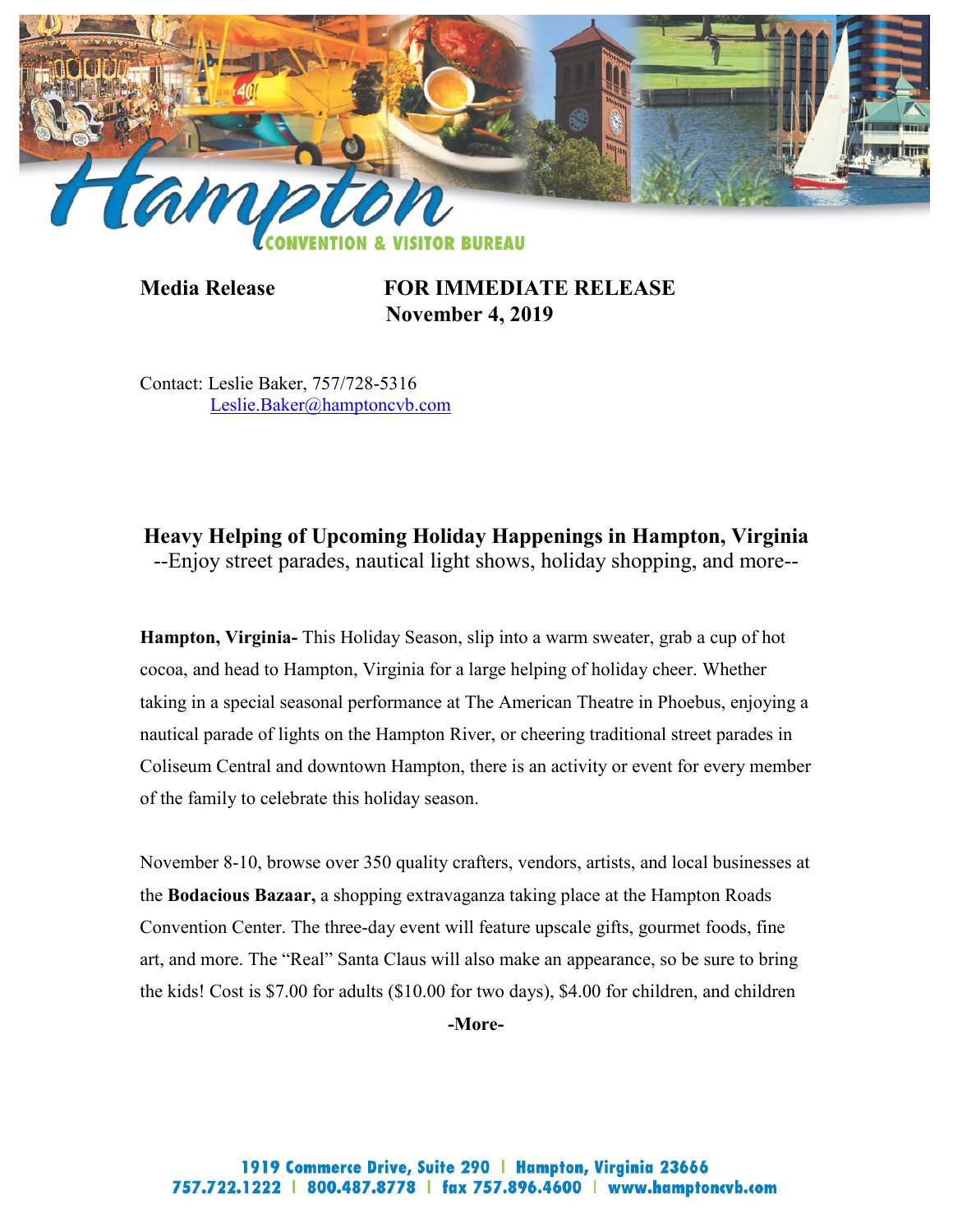in strollers are free. Check out<http://www.bodaciousbazaar.com/fall/> for further information.

The **21st annual Coliseum Central Holiday Parade** returns on November 23. Festivities include marching bands, floats, squads and animals parade through Coliseum Central. Santa Claus is also sure to stop by. The parade begins at 9:30 a.m., but get there early for a prime spot.

December 6-7, the **2019 Holiday and Kwanzaa Marketplace and Jazz Brunch** fills the galleries of Hampton University Museum. Beginning at 10:00 a.m. on December 7, guests may purchase holiday and Kwanzaa gifts from the museum gift shop. The shop specializes in African, African-American, and other multicultural items and artwork. At 5:30 p.m., enjoy special holiday music, sales, and planned activities. On December 8, in addition to shopping Noon- 4:00 p.m., opt to partake in a delicious holiday and Kwanzaa inspired brunch. Though the event is free, there is a fee for the brunch.

The **31st annual Downtown Hampton Lighted Boat Parade** sails back into downtown on Friday, December 13. Cruise into downtown Hampton for festivities beginning at 6:00 p.m., as this highly anticipated parade of illuminated power and sail boats will be visible from anywhere along the Hampton River. Those who don't have a vessel but want to join the action can board the *Miss Hampton II*. Attendees interested in riding on the *Miss Hampton II* are encouraged to make reservations by calling 757/722-9102. The admission is an unwrapped toy that will be donated to Toys for Tots. Captains who wish to enter their craft in the parade are encouraged to call 757/727-1271.

On December 14, 10:00 a.m. – 4:00 p.m., the Hampton History Museum plays host to **Holly Days Open House**, a brand new event featuring heirloom ornament making, live holiday music, train displays, face painting and more family fun to get you in the spirit of **-More-**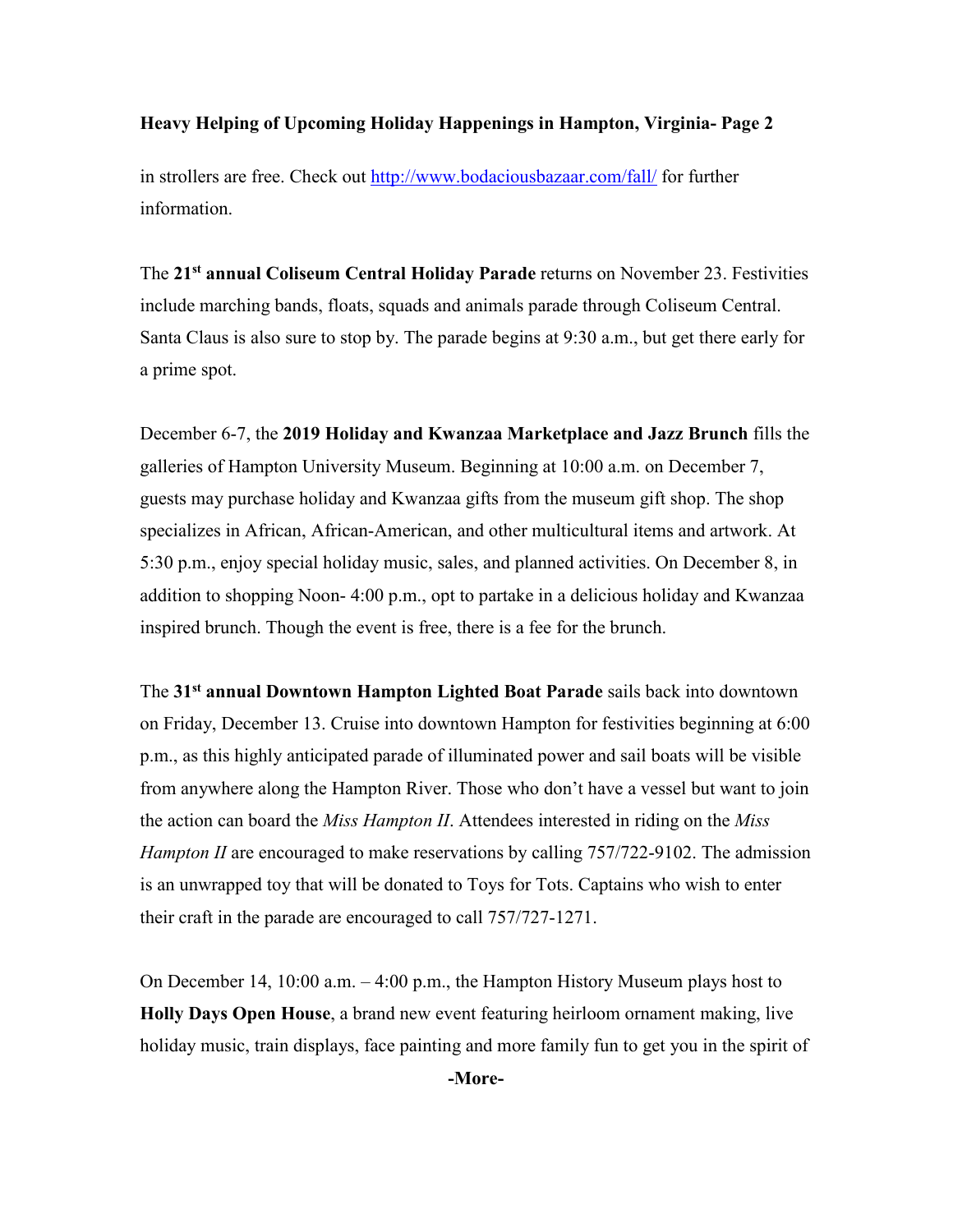the season. Explore over 400 years of the city's past from the days of the Kecoughtan Native Americans to Space Race in the Hampton History Galleries. On the second floor, view 45 extraordinary watercolor drawings and maps in the special exhibit "Civil War Journey: The Maps and Sketches of Private Robert Sneden."

December 14 also marks the return of the **Hampton Holly Days Parade** beginning at 7:00 p.m**.** Join us for an evening of enchantment at the Peninsula's largest illuminated holiday parade. Fun includes music from marching bands, spectacular floats, and the man of the hour, Santa. The parade goes from Eaton Street and Settlers Landing Road to Darling Stadium.

Partially bordered by the Hampton Roads harbor and Chesapeake Bay, Hampton, with the 344,000 sq. ft. Hampton Roads Convention Center and the award-winning Hampton Coliseum, is located in the center of Coastal Virginia and the Hampton Roads metropolitan area. Hampton is the site of America's first continuous English-speaking settlement, the site of the first arrival of Africans in English North America, and is home to such visitor attractions as the Virginia Air & Space Center, Fort Monroe National Monument, Hampton History Museum, harbor tours and cruises, Hampton University Museum, The American Theatre, among others.

### **November 2019**

## 7-10 **2019 Jazz Legacy Foundation 7th Annual Gala Weekend**

Established in 2013, the Jazz Legacy Foundation exists to support Jazz and Music Education. Providing a quality Jazz experience in the community with an Annual Jazz Legacy Foundation Gala Weekend. With a strong belief in music education, the Jazz Legacy Foundation gives back to area schools and students with Master Class Workshops, Instruments, Materials, and Scholarships. Join us on a fantastic jazz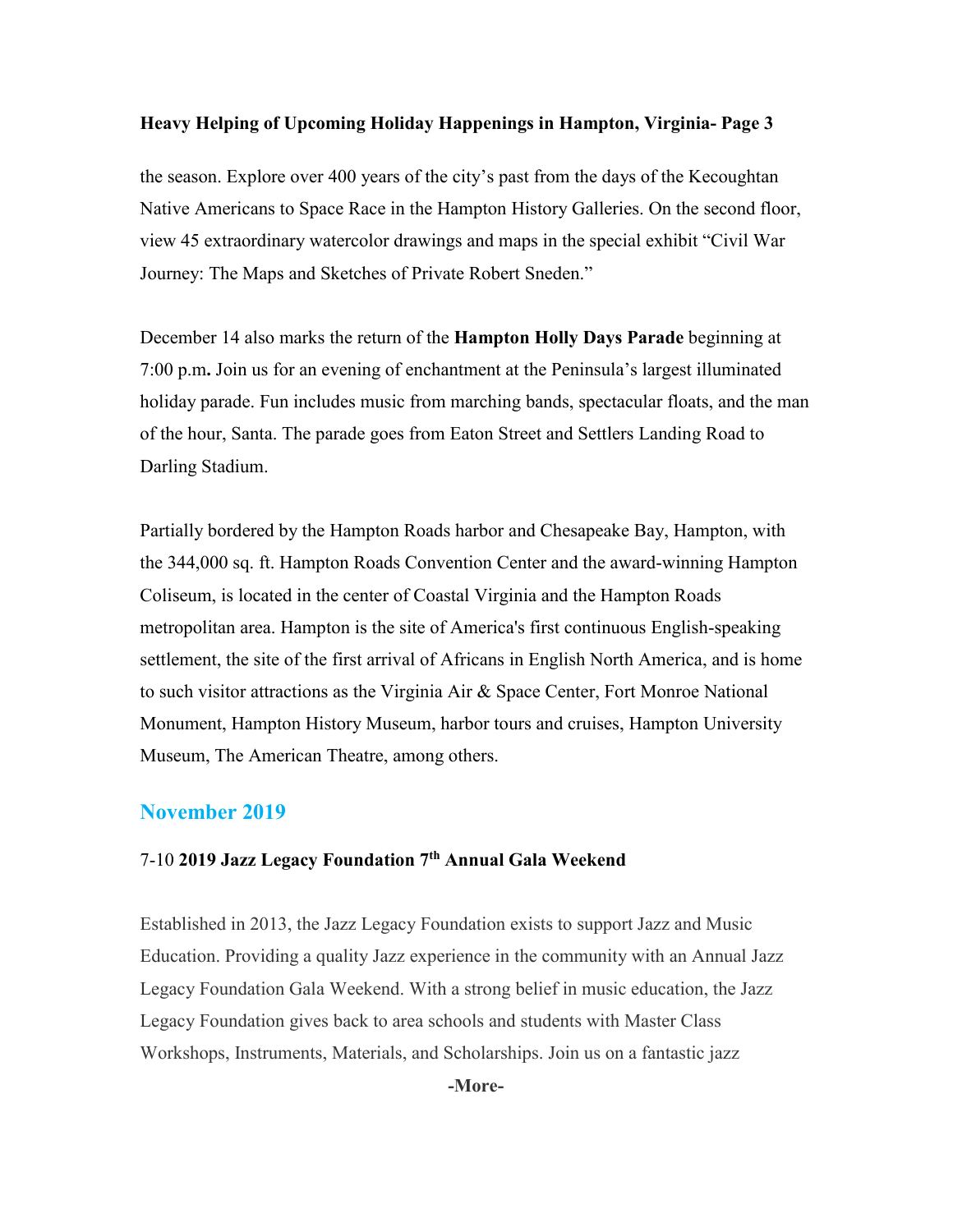experience like no other, while supporting a great cause! Hampton Roads Convention Center. Admission fee. [www.jazzlegacyfoundation.org](http://www.jazzlegacyfoundation.org/) (1610 Coliseum Drive, Hampton, VA 23666)

### 8-10 **The Bodacious Bazaar**

The Bodacious Bazaar is an amazing shopping experience that happens twice a year in the Coastal Virginia area. Vendors, artists, and shoppers alike can't afford to miss this amazing show! Hampton Roads Convention Center. 10:00 p.m. – 7:00 p.m. Friday and Saturday. 10:00 a.m. – 6:00 p.m. on Sunday. Adults \$7.00, Two Day \$10.00, Children \$4.00, and Children in strollers are free. 757/315-1610. [www.bodaciousbazaar.com](http://www.bodaciousbazaar.com/) (1610) Coliseum Drive, Hampton, VA 23666)

### 12- Dec 29 **Winter Whimsy at the Hampton Carousel**

Make new holiday memories while enjoying festively adorned horses and the historic Hampton Carousel decked out for the season, along with special carousel organ-type Christmas music. Free candy canes! Rides \$1. 10:00 a.m. – 5:00 p.m. Carousel Park. [www.hamptonhistorymuseum.org](http://www.hamptonhistorymuseum.org/) (602 Settlers Landing Road, Downtown Hampton)

## 22-24 **23rd Annual Mayflower Marathon**

Help us provide meals to those that struggle with hunger in our community this Thanksgiving. It's as easy as driving by and dropping off donations while our spirited volunteers cheer you on and your favorite DJ's broadcast on the radio. Sponsored by [FM99](https://www.google.com/url?sa=t&rct=j&q=&esrc=s&source=web&cd=1&cad=rja&ved=0CC8QFjAA&url=http%3A%2F%2Ffm99.com%2F&ei=bv1CUqfYKIeo4APvooFo&usg=AFQjCNFcSNSON3GIRfp5AIsdA-D0lrkJ6Q&sig2=TtnbUR5DPQkcuHx8jaLSYA&bvm=bv.53077864,d.dmg) and [106.9 The Fox!](https://www.google.com/url?sa=t&rct=j&q=&esrc=s&source=web&cd=1&cad=rja&sqi=2&ved=0CC0QFjAA&url=http%3A%2F%2F1069thefox.com%2F&ei=kv1CUr_GBZLJ4APGpIGgAg&usg=AFQjCNGEG6diKQOr0n8DlGJN6CLXZ8FT6Q&sig2=80xGkvJVlbbzYGFtH--Kow&bvm=bv.53077864,d.dmg)<http://www.hrfoodbank.org/event/mayflower-marathon/> (2160 Coliseum Drive, Hampton, VA 23666)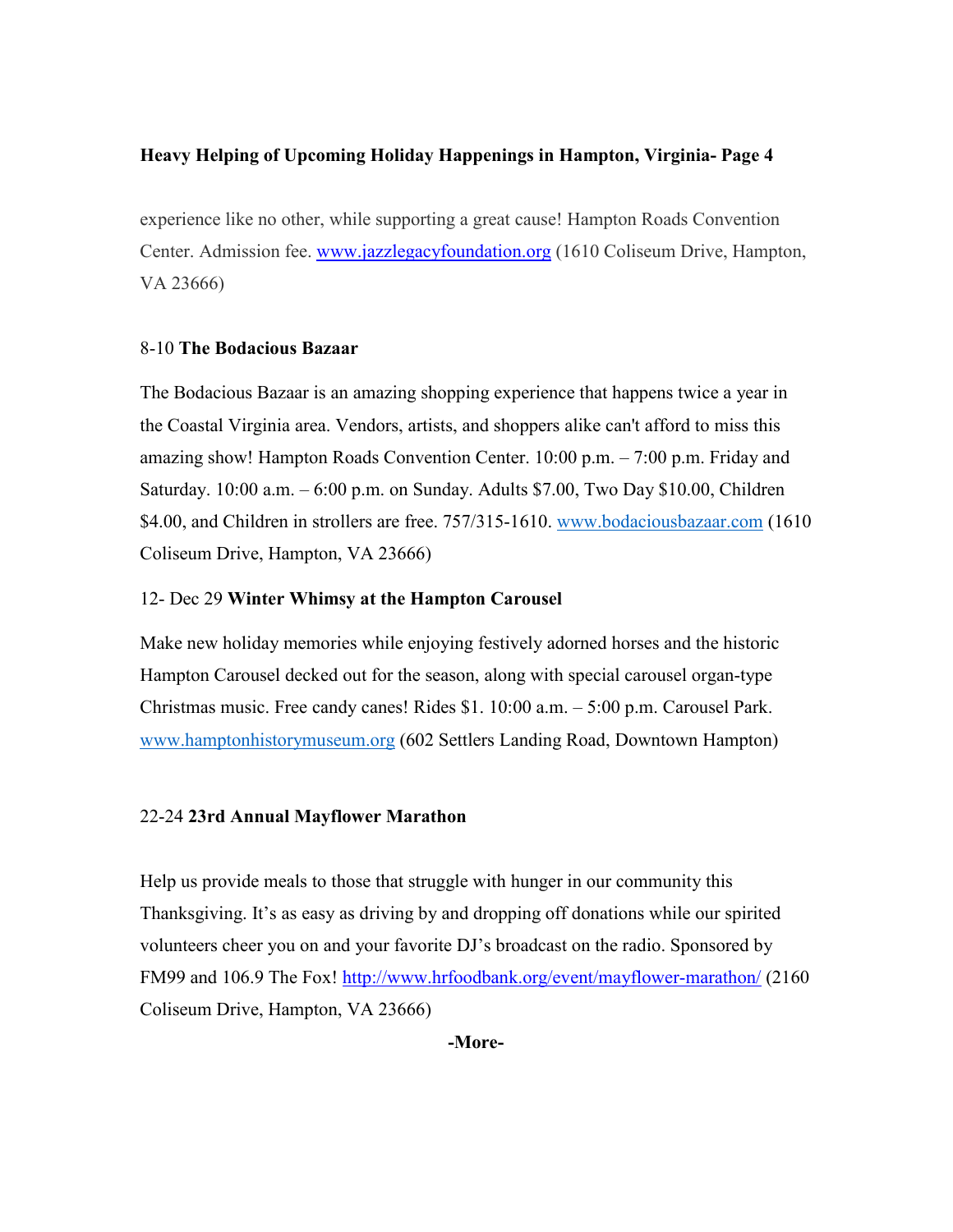### 23 **21st Annual Coliseum Central Holiday Parade**

Kick-off the holiday season with the  $21<sup>st</sup>$  annual Coliseum Central Holiday Parade Presented by Sentara CarePlex Hospital! Come join in the excitement as marching bands, floats, squads and animals parade through Coliseum Central. Santa Claus is also sure to stop by! Coliseum Central. 9:30 a.m.-11:30 a.m. Free Admission. 757/826-6351. [www.coliseumcentral.com](http://www.coliseumcentral.com/) (4410 E Claiborne Square, Hampton, VA 23666)

### 30 **'Twas the Night Before Christmas**

It's 1823 and Moore, along with a jubilant cast of characters, comes to life as he struggles to write a Christmas poem. Eventually, the loving and joyous images he conjures inspire the famous poem's creation. Jolly Santa, reindeer on the roof, dancing sugarplums and other colorful characters bring this delightful story to the stage for a new generation. What better way to celebrate the season than with the giddy anticipation of Christmas morning? The American Theatre. 11:00 a.m. \$10. 757/722/2787. [www.hamptonarts.net](http://www.hamptonarts.net/) (125 East Mellen Street, Hampton, VA 23663)

### **December 2019**

# 6-7 **26th Annual Holiday and Kwanzaa Marketplace and Family Fun Day Open House**

The Annual Holiday and Kwanzaa Marketplace offers holiday and Kwanzaa gifts from the Museum Gift Shop specializing in African, African-American and other gift items. Select vendors will be available with hand crafted items including jewelry, soaps, textiles and art. Friday: 10:00 a.m. – 7:00 p.m. Saturday: 11:00 a.m. - 4:00 p.m. Cost (Saturday events only): \$3.00 for adults, \$1.00 for children age 10 and under. 757/727-5308 <http://museum.hamptonu.edu/> (Hampton University, Hampton, VA 23668)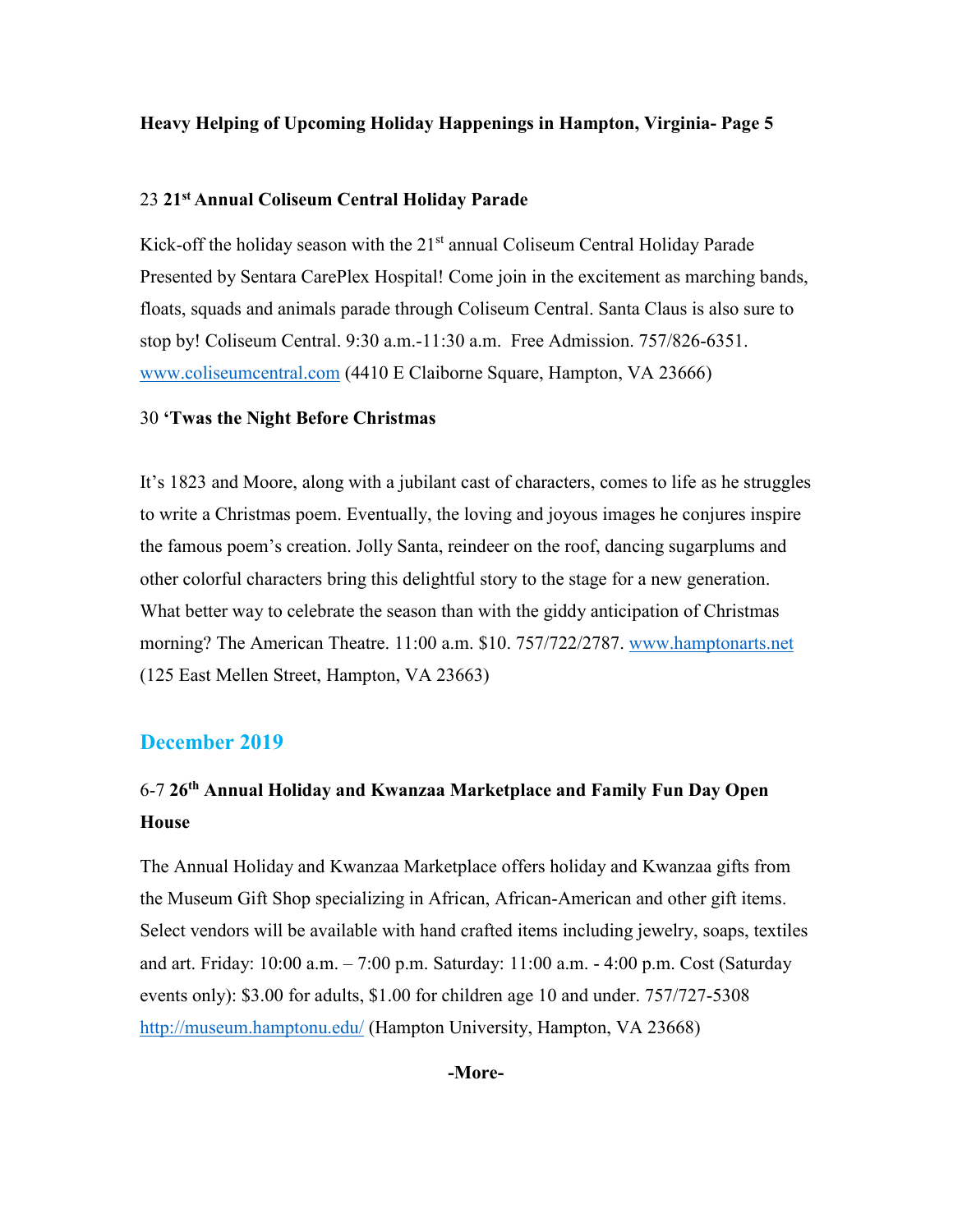# **Heavy Helping of Upcoming Holiday Happenings in Hampton, Virginia- Page 6** 6 **Phoebus Holiday Illumination**

Join us for the  $8<sup>th</sup>$  annual illumination event! Shop with Phoebus merchants for special deals, and more. There will special performances and Santa will even stop by! Mallory Street, Mellen Street and Hope Street in Phoebus. 5p.m. - 9 p.m. Free Admission. 757/826-1862. [www.phoebusevents.com](http://www.phoebusevents.com/) (212 E Mellen Street, Hampton, VA 23663)

### 7 **Fort Monroe Mistletoe Homes Tour**

Celebrate the season with a walking tour of several of the most beautiful, historic homes, and other points of interests, all decorated for the holidays. Special priced tickets will be available in mid-October. Fort Monroe. 11 a.m. – 5 p.m. Admission Fee. 757/637-7778. [www.fmauthority.com](http://www.fmauthority.com/) (Fort Monroe)

### 7 **A Debby Boone Christmas**

Celebrate the season with three-time Grammy winner Debby Boone! This holiday concert celebrates the 30th anniversary of her album *Home For Christmas*, which includes "Silver Bells," "Christmas Time is Here," "White Christmas" and other yuletide favorites. There's no better way to kick off the holidays! The American Theatre. 8:00 p.m. \$35. 757/722/2787. [www.hamptonarts.net](http://www.hamptonarts.net/) (125 East Mellen Street, Hampton, VA 23663)

## 7 **Phoebus Annual Illumination**

Join us for the seventh annual illumination event! Shop with Phoebus merchants for special deals, and more. There will special performances and Santa will even stop by! Mallory Street, Mellen Street and Hope Street in Phoebus. 5:00 p.m. – 9:00 p.m. Free Admission. [www.phoebusvaevents.com](http://www.phoebusvaevents.com/) (212 E Mellen Street, Hampton, VA 23663)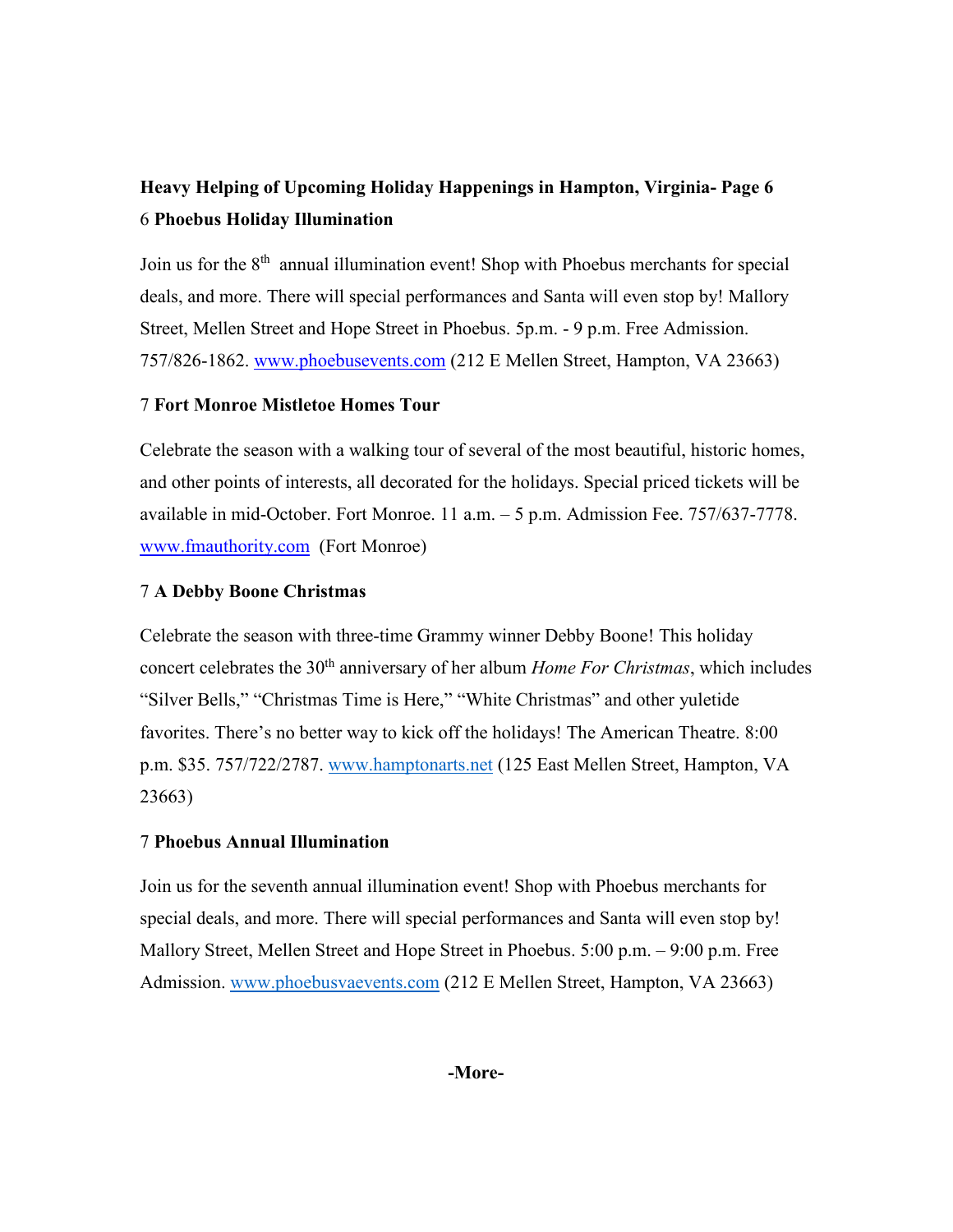## 8 **Winter Classics & Holiday Favorites**

Christmas bells are ringing and so much more when HRP brings to life beloved holiday, film and classical compositions — not to mention a special guest appearance by the Golden Baton raffle winner! You won't want to miss this fan-favorite program for the whole family. The American Theatre. 2:30 p.m. \$20. 757/722/2787. [www.hamptonarts.net](http://www.hamptonarts.net/) (125 East Mellen Street, Hampton, VA 23663)

## 13 **Annual Downtown Hampton Lighted Boat Parade**

Cruise into the spirit of the holiday season at the 31st annual Downtown Hampton Lighted Boat Parade. More than 20 boats are expected to participate. This parade of illuminated power and sail boats will be visible from anywhere along the Hampton River, however spectators wanting to hear the narration will want to find a spot near the Hampton Maritime Center. Downtown Hampton waterfront. 7 p.m. Free Admission. 757/727-1276. [www.downtownhampton.com](http://www.downtownhampton.com/) (710 Settlers Landing Road, Hampton, VA 23669)

## 12 **Christmas with the Nelsons, starring Matthew and Gunnar Nelson**

Third generation Matthew and Gunnar seamlessly weave together songs and stories from their showbiz family, along with their own chart-topping Billboard Christmas singles. This heart-warming multi-media live concert features quick humor, soaring sibling vocals and state-of-the-art big screen video that pays tribute to their legendary father, Ricky Nelson, as well as their grandparents Ozzie and Harriet. A holiday show for all ages, the entire family invites you to celebrate *Christmas with the Nelsons*! The American Theatre. 8:00 p.m. \$35. 757/722/2787. [www.hamptonarts.net](http://www.hamptonarts.net/) (125 East Mellen Street, Hampton, VA 23663)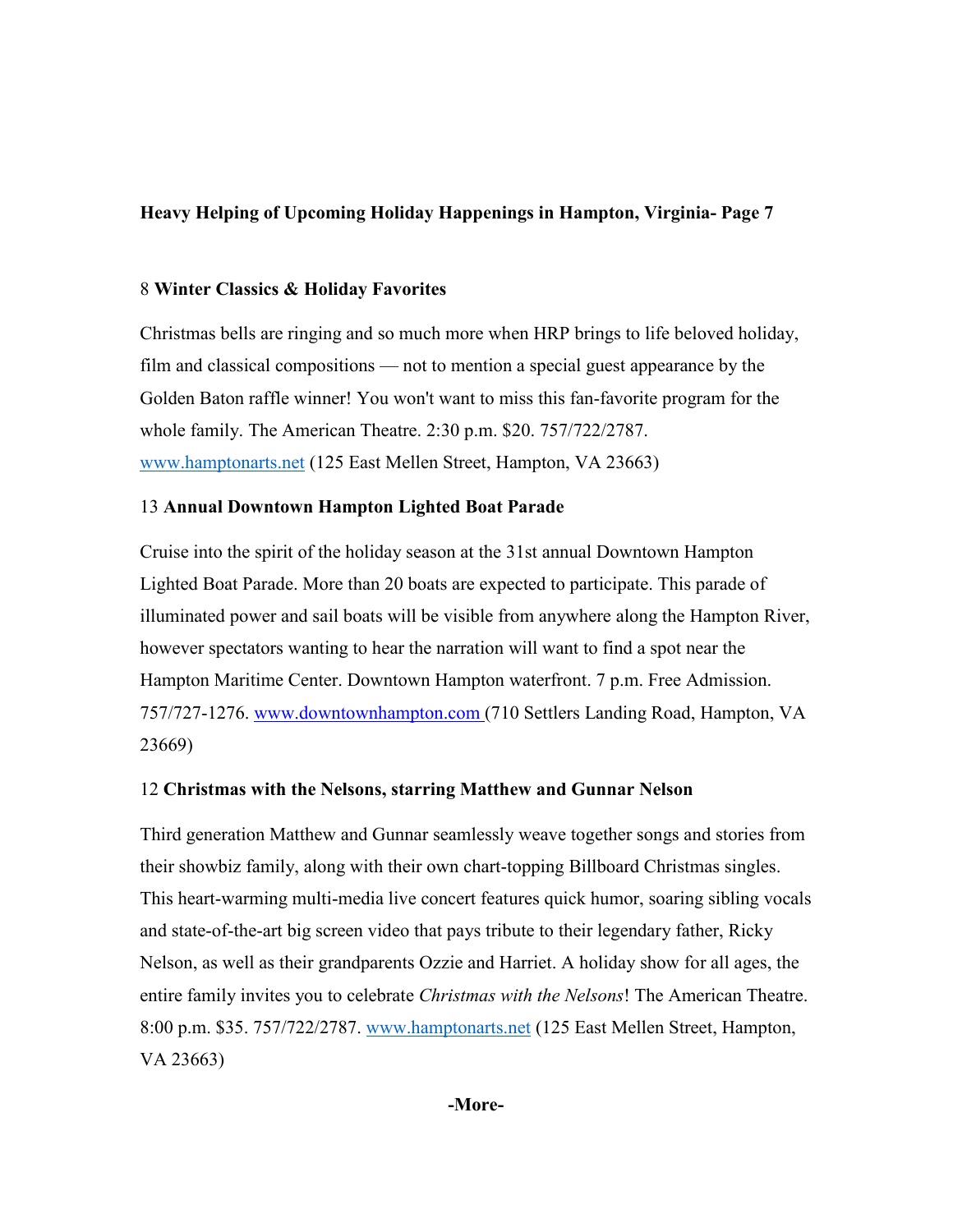# **Heavy Helping of Upcoming Holiday Happenings in Hampton, Virginia- Page 8** 14 **The Soul and Spirit of Christmas with CeCe Winans**

Heart and Soul. Joy and Love. Powerhouse vocalist CeCe Winans delivers all that and more in this holiday concert that will have you on your feet by evening's end! Winans' dynamic presence has graced stages around the world as she reimagines gospel with the captivating sounds of pop, country and R&B. The American Theatre. 8:00 p.m. \$35. 757/722/2787. [www.hamptonarts.net](http://www.hamptonarts.net/) (125 East Mellen Street, Hampton, VA 23663)

### 14 **Holly Days Open House**

Enjoy heirloom ornament making, live holiday music, train displays, face painting and more family fun to get you in the spirit of the season. Christmas music from New Sound Alliance from 10 am to noon, Libertylive.church from 12-2:30 pm, and acoustic arrangements of seasonal favorites by Louis Vangieri, 2:30-4 pm. Tour 400+ years of the city's past in the galleries and view the special exhibit "Hampton One: Working, Building, and Racing on the Water." Be sure to check out the unique jewelry, housewares and accessories, plus the best selection of books on Hampton's history, in the gift shop! Hampton History Museum. 10 a.m. - 4 p.m. Free Admission. www.hamptonhistorymuseum.org (120 Old Hampton Lane, Hampton, VA 23669)

### 14 **Selfies with Santa at the Hampton Carousel**

As part of Hampton Holly Days weekend, the historic Hampton Carousel welcomes youngsters of all ages to share holiday wishes and snap "Selfies with Santa." Mrs Claus will be there too with free candy canes. As a special gift, take a spin on the festively decorated 1920s carousel from the Buckroe Beach Amusement Park. Have your painted in a holiday motif for free by "A Mile of Smiles" from 1 pm to 4 pm. Afterwards, get set for the Hampton Holly Days Parade stepping off at 7 pm on Settlers Landing Road! Free Rides. 1:00 p.m. – 6:00 p.m. Carousel Park. [www.hamptonhistorymuseum.org](http://www.hamptonhistorymuseum.org/) (602 Settlers Landing Road, Downtown Hampton)